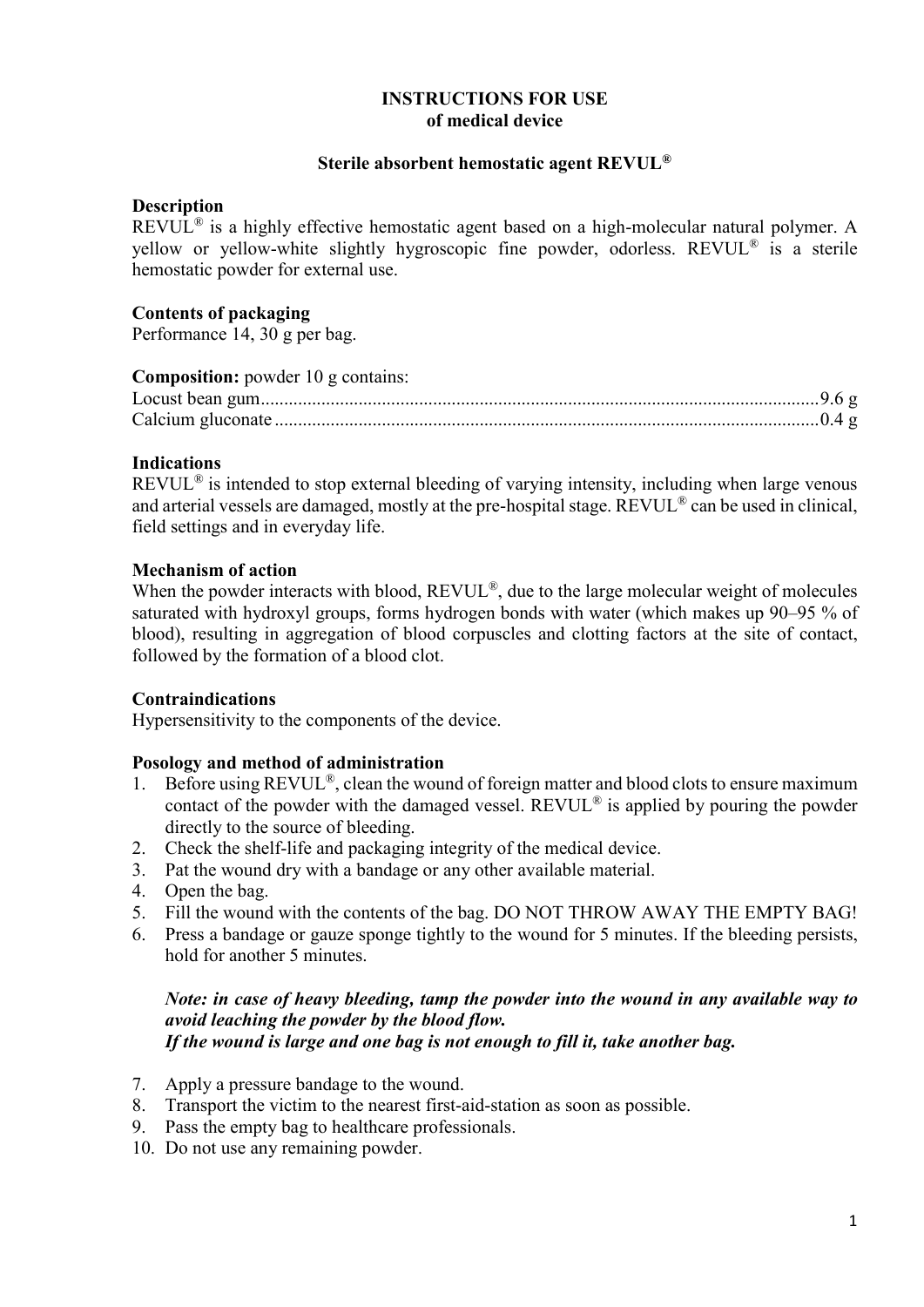## **Information for healthcare professionals**

- 1. Clean the wound thoroughly.
- 2. Remove the product residues from the wound thoroughly washing the wound with a warm 0.9 % sodium chloride solution until blood clots, product residues and other foreign matter are completely removed.
- 3. Treat the wound according to standard approved clinical protocols.

## **Adverse reactions**

Hypersensitivity reactions.

### **Warnings and precautions for use**

Open REVUL<sup>®</sup> packaging immediately before use; do not reuse.

Do not use expired product.

Do not use the product if the primary packaging is damaged.

For external use only. Avoid contact with the respiratory tract and eyes. In case of contact with eyes, rinse immediately with plenty of water.

**Shelf life:** 3 years.

## **Storage conditions**

Keep out of reach of children at  $+5$  °C to  $+30$  °C.

## **Name and address of manufacturer**

Yuria-pharm LLC, 10, M. Amosova Str., Kyiv, Ukraine, 03038. Tel.: +38 (044) 275-92-42, +38 (044) 275-01-08. E-mail: uf@uf.ua www.uf.ua www.revul.com.ua Manufacturing site address: 21/13, Chygyrynska Str., Cherkasy, Ukraine, 18030.

| Graphical symbols and their interpretation |                                                                                                                    |  |
|--------------------------------------------|--------------------------------------------------------------------------------------------------------------------|--|
| <b>UA.TR.099</b>                           | Conformity mark to the Technical regulations for medical devices and<br>the code of the conformity assessment body |  |
| <b>STERILE R</b>                           | Sterile. Sterilized using irradiation                                                                              |  |
|                                            | Do not re-use                                                                                                      |  |
|                                            | Manufacturer                                                                                                       |  |
|                                            | Do not use if package is damaged                                                                                   |  |
| 70%<br>30%                                 | Humidity limitation                                                                                                |  |
| +30 $\,^{\circ}\mathrm{C}$                 | Temperature limit                                                                                                  |  |